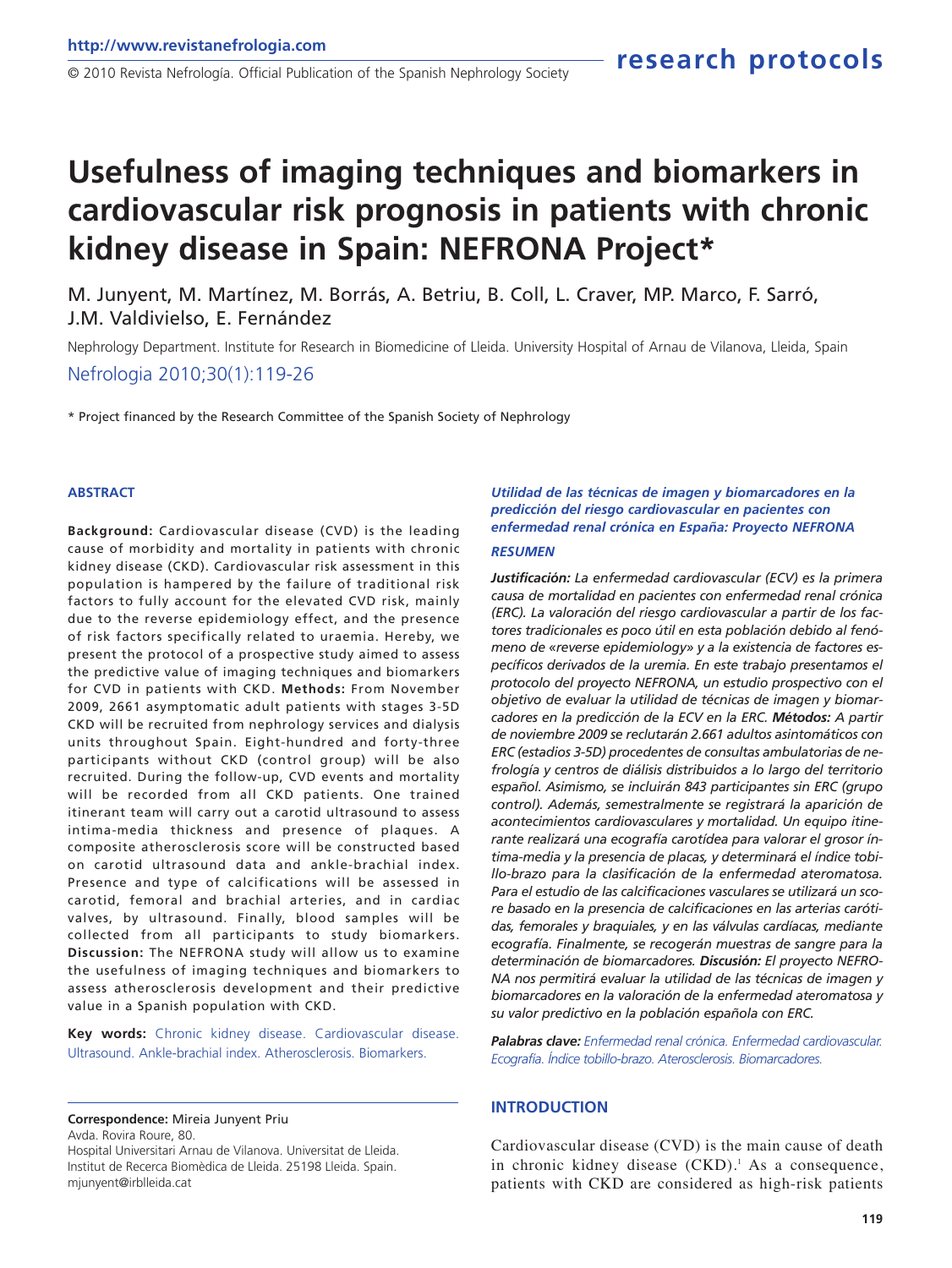and are compared with patients with coronary heart disease.<sup>2</sup> Different diagnostic algorithms are used in normal clinical practice to predict global cardiovascular risk, based on information provided by the common risk factors. However, in CKD, the prevention models extrapolated from the general population are not applicable due to the phenomenon of "reverse epidemiology"<sup>3</sup> and the impact of specific factors associated with uraemia.<sup>4</sup> As a result, it is necessary to use additional diagnostic instruments that help us predict cardiovascular risk beyond the traditional factors.<sup>5</sup>

From these techniques, carotid ultrasonography and the ankle-arm index (AAI) stand out because they are noninvasive reproducible low-cost tests that assess carotid atherosclerosis and the presence of a peripheral disease, respectively.6,7 Various prospective studies in the general population<sup>8,9</sup> have shown conclusively that the increase in intima-media thickness (IMT) and/or in pathological AAI are risk factors irrespective of the CVD incidence rate. Until now, few prospective studies have examined the positive predictive value of  $IMT<sup>10-12</sup>$  or AAI<sup>13,14</sup> in patients with CKD. In this respect, the INVADE study<sup>10</sup> recently analysed the positive predictive value of IMT in 3,364 patients with CKD. Despite the nature of this study, the reduced age range of the patients included in the study (starting at 55 years old), the lack of evaluation of patients receiving renal replacement treatment and the relatively short follow-up period (two years) were the main limitations of this study.10 Meanwhile, other authors have analysed the positive predictive value of IMT<sup>11,12</sup> or AAI<sup>13,14</sup> in patients receiving renal replacement treatment with dialysis. However, the results of those studies<sup>11-14</sup> have not been conclusive, mainly due to the small sample size under consideration (< 100 patients) and the short followup period (12-15 months). As a result, to date, there are no comprehensive prospective studies that have evaluated the positive predictive value of the abovementioned techniques in patients with CKD, including all the stages of kidney disease. Furthermore, the study of the presence and localisation of calcium is possible through ultrasonography. In CKD, the presence of calcium in the arterial wall and the cardiac valves has been associated with an increase in morbidity and mortality due to CVD.15,16 However, the study of its positive predictive value, depending on the extent and the type of calcification (intimal as opposed to medial), continues to be unknown.<sup>17,18</sup> As a result, the need to carry out an epidemiological study on the arterial pathology of patients with CKD is valid for determining the increased cardiovascular morbidity and mortality rate, as well as the lack of extensive epidemiological studies that have identified specific risk factors. In this study, we will assess the usefulness of imaging techniques together with the determination of biomarkers in the prediction of CVD in patients with CKD.

#### **METHODS**

#### **Study design**

The study is observational, prospective (a four-year followup) and multicentre. From November 2009 to April 2011, 2,661 patients with stages 3 to 5 CKD (estimated glomerular filtration rate  $\langle 60 \text{ml/min}/1.73 \text{m}^2 \rangle$  will be recruited from outpatient nephrology clinics and dialysis centres across Spain. The selection of kidney patients will be carried out using a consecutive sampling of the patients arriving from outpatient nephrology clinics, which represent the entire health care system of the Spanish public network. Patients from both genders will be included, with ages ranging from 18 to 74 years, and those without a previous CVD. The patients who suffer from an intercurrent disease, which entails a lack of follow-up or a life expectancy of less than a year, will be excluded, as will those with a kidney transplant. Furthermore, 843 subjects without CKD (control group) will be included who will come from different Spanish community health centres, and for whom information will be gathered only from the baseline visit. The study protocol has been approved by the Ethics Committee of the Hospital of Arnau de Vilanova in Lleida, Spain.

After obtaining informed consent, the medical history of all the participants will be studied, including socio-demographic variables, specific data of the kidney disease, the comorbidity and the current medical treatments (Tables 1 and 2). An itinerant team comprising two technicians and a nurse will record the tobacco use and alcohol consumption in grams/day and will carry out a physical examination that will include height in centimetres, weight in kilograms, waistline in centimetres, body mass index in  $kg/m<sup>2</sup>$  and measurement of systolic and diastolic blood pressure in mercury millimetres (the mean of two determinations at a five-minute interval and with the person seated, using an automatic OMRON monitor).

#### **Laboratory analysis**

The systematic analytical determinations (complete blood count, biochemical test and lipid profile) (see the "Data analysis" section in Table 1) will be carried out either three months before or after the vascular examination. Furthermore, on the day of the vascular examination, blood samples will be taken from all the participants after six hours of fasting (in the instances in which this procedure is feasible) to obtain blood serum, plasma, DNA and RNA samples. These samples will be sent to the biobank of the Renal Research Network (REDinRen), where they will be processed according to the standard protocol and stored for the subsequent determination of biomarkers. An analysis will be carried out for cardiovascular biomarkers (homocysteine, lipoprotein[a],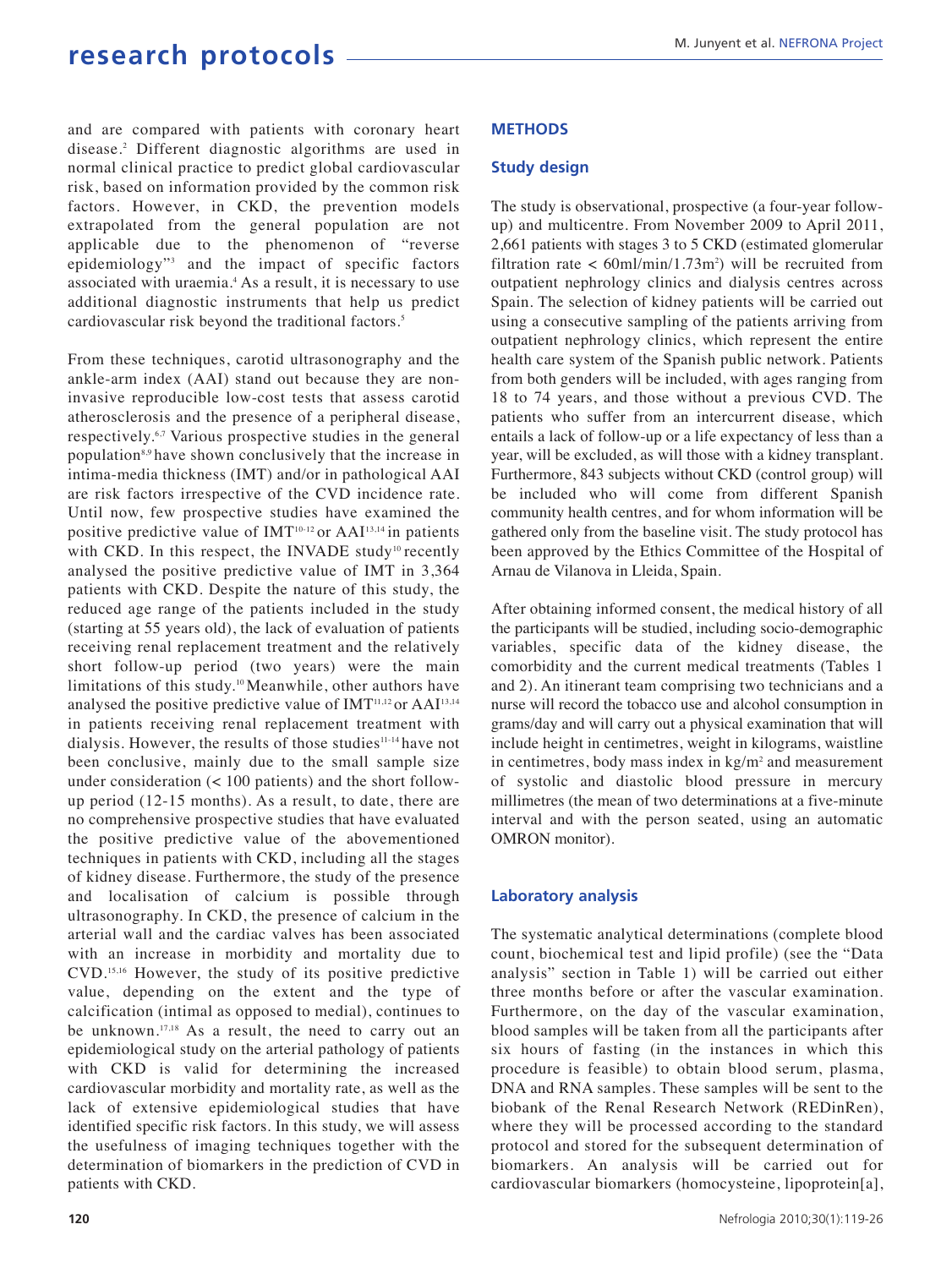|                                                                                                                                                                                                                                                           |                                                                            |                                                   | Table 1. Clinical data in patients with chronic kidney disease (CKD)                                                                                                                                                                                                                          |                                                                                                                                                                                                                                                                                   |                                                                                         |                                 |  |  |  |
|-----------------------------------------------------------------------------------------------------------------------------------------------------------------------------------------------------------------------------------------------------------|----------------------------------------------------------------------------|---------------------------------------------------|-----------------------------------------------------------------------------------------------------------------------------------------------------------------------------------------------------------------------------------------------------------------------------------------------|-----------------------------------------------------------------------------------------------------------------------------------------------------------------------------------------------------------------------------------------------------------------------------------|-----------------------------------------------------------------------------------------|---------------------------------|--|--|--|
| PERSONAL DATA<br>Centre:<br>$\Box$ F<br>ШM<br>Gender:                                                                                                                                                                                                     | <b>Patient's identification No:</b><br>Doctor in charge:<br>Date of Birth: |                                                   |                                                                                                                                                                                                                                                                                               |                                                                                                                                                                                                                                                                                   |                                                                                         |                                 |  |  |  |
| SPECIFIC DATA ON KIDNEY DISEASE<br>Stage of CKD: $\Box$ 3<br>$\Box$ 4                                                                                                                                                                                     | $\sqcup$ 5                                                                 |                                                   |                                                                                                                                                                                                                                                                                               | Date:<br>Cause of renal failure:                                                                                                                                                                                                                                                  |                                                                                         |                                 |  |  |  |
| <b>HAEMODIALYSIS (HD):</b><br>Number of weekly hours in HD:<br>Type of HD: $\Box$ Conventional<br>Calcium bath: $\Box$ 2.5 mEq/l<br>Present vascular access:                                                                                              | $\Box$ catheter                                                            | $\Box$ High-flux<br>$\Box$ 3 mEq/l<br>$\Box$ IAVF | Starting date _<br>Frequency HD: $\Box$ 3 days/week<br>$\Box$ Haemofiltration<br>$\Box$ Kt/V (last):<br>$\Box$ Other<br>$\Box$ 3.5 mEq/l<br>$\Box$ Prosthesis                                                                                                                                 | $\sqrt{2}$<br>$\Box$ /24<br>$\Box$ /48 h                                                                                                                                                                                                                                          |                                                                                         |                                 |  |  |  |
| PERITONEAL DIALYSIS (PD):<br>Type: $\Box$ Automated (APD)<br>Type of peritoneal transport: $\square$ low<br>Use of icodextrin: $\Box$ Yes<br>Total V of infused fluids (ml):<br>V of diuresis (ml):<br>Total Kt/V:<br>Peritonitis (last year): $\Box$ Yes | $\Box$ No<br>Peritoneal Kt/V:<br>$\Box$ No                                 | $\Box$ Manual-CAPD<br>$\Box$ medium-low           | Starting date $\frac{\ }{\ }$<br>Type DPA: $\Box$ DPCC-24 h $\Box$ NPD (dry day)<br>$\Box$ medium -high<br>Use of solutions $\downarrow$ PDG: $\Box$ Yes<br>Total V of draines fluids (ml):<br>Residual renal function (ml/min):<br>Calcium bath: $:\Box$ 2.5 mEq/l<br>Number of peritonitis: | $\Box$ high<br>$\Box$ No<br>$\Box$ 3.5 mEg/l<br>$\Box$ Other                                                                                                                                                                                                                      |                                                                                         |                                 |  |  |  |
| <b>COMORBIDITY:</b><br>Diabetes Mellitus:<br>Arterial hypertension:<br>Heart failure:<br>Atrial fibrillation:                                                                                                                                             | $\Box$ Yes<br>$\Box$ Yes<br>$\Box$ Yes<br>$\Box$ Yes                       | $\Box$ No<br>$\Box$ No<br>$\Box$ No<br>$\Box$ No  | Dyslipidaemia:<br>Family history of premature CVD:<br>Parathyroidectomy:<br>Infection caused by a VHC:                                                                                                                                                                                        | $\Box$ Yes $\Box$ No<br>$\Box$ Yes $\Box$ No<br>$\Box$ No<br>$\Box$ Yes<br>$\Box$ Yes $\Box$ No                                                                                                                                                                                   |                                                                                         |                                 |  |  |  |
| <b>ANALITICAL DATA</b><br>Haemoglobin (g/dl)<br>Haematocrit (%)<br>Ferritin (ng/ml)<br>Sodium (mEg/l)<br>Potassium (mEq/l)<br>Total cholesterol (mg/dl)<br>AST/ALT (U/l):<br>Albumin (g/dl)<br>Creatinine (mg/dl)                                         |                                                                            | Urea (mg/dl)<br>Insulin (U/l):                    | Date $\frac{\pi}{2}$<br>Uric acid (mg/dl)<br>Glycaemia (mg/dl)<br>Glycated Hb (%):<br>Phosphorus (mg/dl)<br>Total cholesterol (mg/dl)<br>Triglycerides (mg/dl)<br>c-HDL/c-LDL (mg/dl)                                                                                                         |                                                                                                                                                                                                                                                                                   |                                                                                         |                                 |  |  |  |
| <b>CURRENT TREATMENT</b><br>Antihypertensives:<br>Type of hypotensor:<br>Statins<br>Type of statin:<br>Dose:                                                                                                                                              | $\Box$ Yes<br>$\Box$ Yes                                                   | $\Box$ No<br>$\Box$ No                            | Antiaggregants:<br>Antihypertensives:<br>Type of hypotensor:<br>Statins:<br>Type of statin:<br>Dose:<br>Fibrates:                                                                                                                                                                             | $\Box$ Yes<br>$\Box$ Yes<br>$\Box$ Yes<br>$\Box$ Yes                                                                                                                                                                                                                              | $\Box$ No<br>$\Box$ No<br>$\Box$ No<br>$\Box$ No                                        |                                 |  |  |  |
| Fibrates:<br>Ezetimibe:<br>Insulin:                                                                                                                                                                                                                       | $\Box$ Yes<br>$\Box$ Yes<br>$\Box$ Yes                                     | $\Box$ No<br>$\Box$ No<br>$\Box$ No               | Ezetimibe:<br>Insulin:<br>Oral<br>antidiabetics:                                                                                                                                                                                                                                              | $\Box$ Yes<br>$\Box$ Yes<br>$\Box$ Yes                                                                                                                                                                                                                                            | $\Box$ No<br>$\Box$ No<br>$\Box$ No                                                     |                                 |  |  |  |
| Oral<br>antidiabetics                                                                                                                                                                                                                                     | $\Box$ Yes                                                                 | $\Box$ No                                         | Acenocoumarol:<br>Cinacalcet:<br>Erythropoiesis stimulants:<br>P Binders with calcium:<br>Brand name:<br>P Binders without calcium:<br>Daily dose (g):<br>Vitamin D supplements:<br>Weekly dose (µg):<br>Vitamin D substrate:<br>Weekly dose (µg):                                            | $\Box$ Yes<br>$\Box$ Yes<br>$\Box$ Yes<br>$\Box$ Yes<br>No of daily units:<br>$\Box$ Yes<br>Type: $\Box$ 1 sevelamer $\Box$ 2 lanthanum carbonate $\Box$ 3 Aluminium hydroxide<br>$\Box$ Yes<br>Duration of treatment (months)::<br>$\Box$ Yes<br>Duration of treatment (months): | $\Box$ No<br>$\Box$ No<br>$\Box$ No<br>$\Box$ No<br>$\Box$ No<br>$\Box$ No<br>$\Box$ No | Duration of treatment (months): |  |  |  |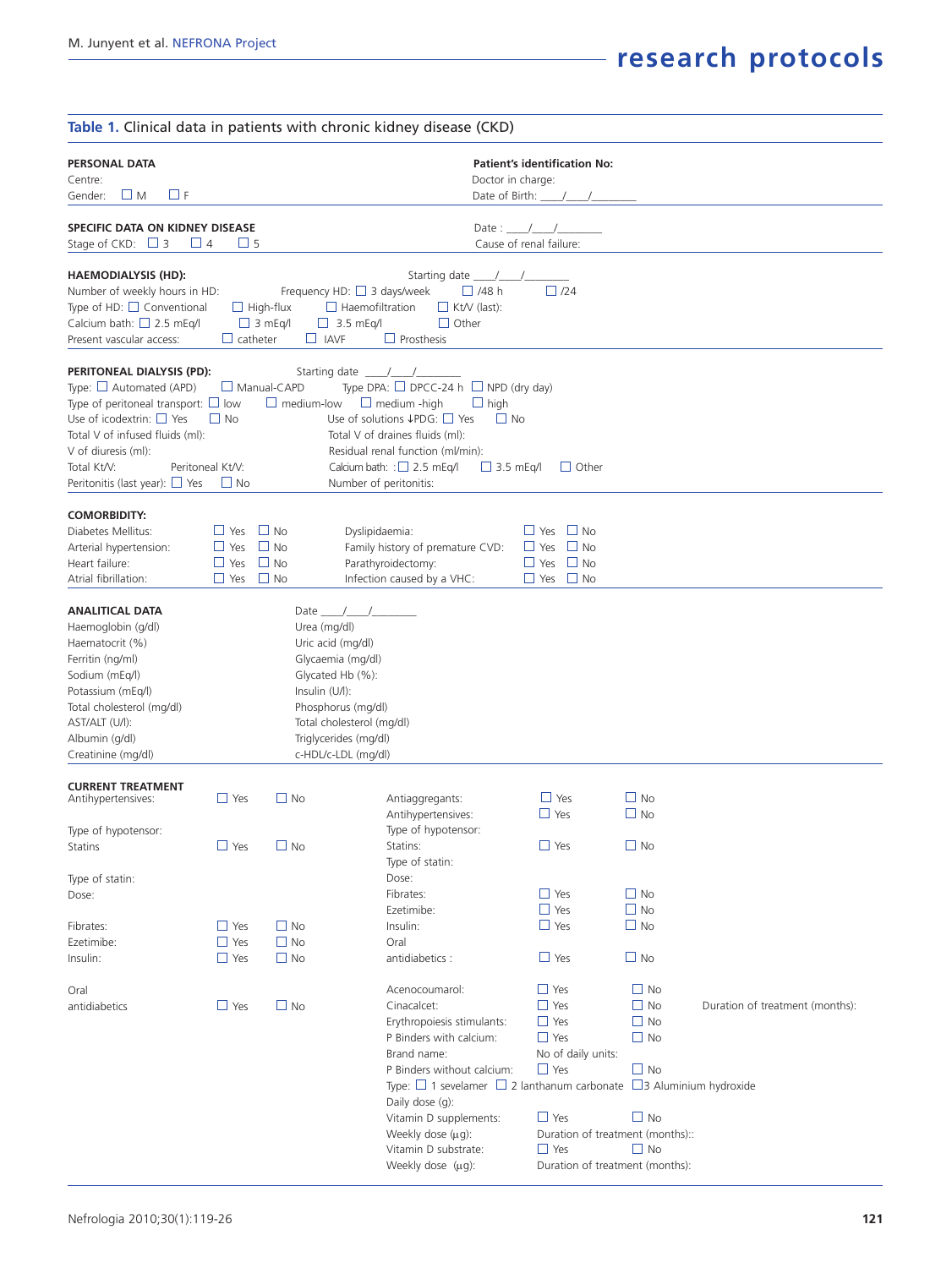|                                                                       |  |                         |                      | Table 2. Clinical data in patients without chronic kidney disease (control group) |                      |              |           |  |  |  |
|-----------------------------------------------------------------------|--|-------------------------|----------------------|-----------------------------------------------------------------------------------|----------------------|--------------|-----------|--|--|--|
| <b>PERSONAL DATA</b><br>Centre:<br>$\square$ M<br>$\Box F$<br>Gender: |  |                         |                      | <b>Patient's identification No:</b><br>Doctor in charge:<br>Date of Birth: \[     |                      |              |           |  |  |  |
| <b>COMORBIDITY:</b>                                                   |  |                         |                      |                                                                                   |                      |              |           |  |  |  |
| Diabetes Mellitus:                                                    |  | $\Box$ Yes $\Box$ No    |                      | Dyslipidaemia:                                                                    | $\Box$ Yes $\Box$ No |              |           |  |  |  |
| Arterial hypertension:                                                |  | $\Box$ No<br>$\Box$ Yes |                      | Family history of premature CVD: $\Box$ Yes                                       |                      | $\square$ No |           |  |  |  |
| Heart failure:                                                        |  | $\Box$ Yes $\Box$ No    |                      | Parathyroidectomy:                                                                | $\Box$ Yes           | $\Box$ No    |           |  |  |  |
| Atrial fibrillation:                                                  |  | $\Box$ Yes $\Box$ No    |                      | Infection caused by a VHC:                                                        | $\Box$ Yes           | $\Box$ No    |           |  |  |  |
|                                                                       |  |                         |                      |                                                                                   |                      |              |           |  |  |  |
| <b>ANALITICAL DATA</b>                                                |  |                         |                      | Date: $/$ /                                                                       |                      |              |           |  |  |  |
| Haemoglobin (g/dl)                                                    |  |                         | Urea (mg/dl)         |                                                                                   |                      |              |           |  |  |  |
| Haematocrit (%)                                                       |  |                         | Uric acid (mg/dl)    |                                                                                   |                      |              |           |  |  |  |
| Ferritin (ng/ml)                                                      |  |                         | Glycaemia (mg/dl)    |                                                                                   |                      |              |           |  |  |  |
| Sodium (mEq/l)                                                        |  |                         | Glycated Hb (%):     |                                                                                   |                      |              |           |  |  |  |
| Potassium (mEq/l)                                                     |  |                         | Insulin (U/l):       |                                                                                   |                      |              |           |  |  |  |
| Total cholesterol (mg/dl)                                             |  |                         | Phosphorus (mg/dl)   |                                                                                   |                      |              |           |  |  |  |
| AST/ALT (U/l):                                                        |  |                         |                      | Total cholesterol (mg/dl)                                                         |                      |              |           |  |  |  |
| Albumin (g/dl)                                                        |  |                         |                      | Triglycerides (mg/dl)                                                             |                      |              |           |  |  |  |
| Creatinine (mg/dl)                                                    |  |                         | c-HDL/c-LDL (mg/dl): |                                                                                   |                      |              |           |  |  |  |
| <b>CURRENT TREATMENT</b>                                              |  |                         |                      |                                                                                   |                      |              |           |  |  |  |
| Antihypertensives:                                                    |  | $\Box$ Yes $\Box$ No    |                      |                                                                                   | Antiaggregants:      | $\Box$ Yes   | $\Box$ No |  |  |  |
| Type of hypotensor:                                                   |  |                         |                      |                                                                                   | Acenocoumarol:       | $\Box$ Yes   | $\Box$ No |  |  |  |
| Insulin:                                                              |  | $\Box$ Yes $\Box$ No    |                      |                                                                                   | Statins:             | $\Box$ Yes   | $\Box$ No |  |  |  |
| Oral                                                                  |  |                         |                      |                                                                                   | Type of statin:      |              |           |  |  |  |
| antidiabetics                                                         |  | $\Box$ Yes $\Box$ No    |                      |                                                                                   | Dose:                |              |           |  |  |  |
|                                                                       |  |                         |                      |                                                                                   | Fibrates:            | $\Box$ Yes   | $\Box$ No |  |  |  |
|                                                                       |  |                         |                      |                                                                                   | Ezetimibe:           | $\Box$ Yes   | $\Box$ No |  |  |  |

cardiotrophin, adiponectin, troponin T and cystatin C), inflammatory biomarkers (ultra-sensitive C-reactive protein, interleukin-6, interleukin-1, tumour necrosis factor-alpha, metalloproteinase [MMP] 2, 8, 9, 10 and metalloproteinase inhibitor [TIMP1]) and biomarkers related to mineral metabolism (FGF23, osteoprotegerin, osteocalcin, 25 [OH] vitamin D, 1.25 [OH]2 vitamin D and the ligand for receptor activator of nuclear factor Kappa-B [RANKL]). Furthermore, the following genetic polymorphisms will be determined: *APOB*\_A618V, *APOC3*\_3238C>G, *APOE*\_C130R, *APOE*\_R176C, *CDKN2A/B*\_116191G>C, *CXCL12*\_111738T>C, *IL6*\_- 174C>G, *LPL*\_D9N, *LPL*\_N291S, *LPL*\_S447X and *NOS3*\_i19342A>G.

### **Follow-up**

**122**

The itinerant team will carry out follow-ups in the second and fourth years of the study. During these follow-ups the

same procedures will be carried out as those in the baseline visit.

### **Cardiovascular morbidity and mortality**

All the patients with CKD will be monitored every six months for a total of four years. In each examination the appearance of CVD will be recorded according to the ninth version of the International Statistical Classification of Diseases (ICD-9) which includes: angina pectoris, myocardial infarction, transient ischaemic attack, stroke, heart failure, arrhythmia, peripheral artery disease and aortic aneurysm. Furthermore, the patient's cardiovascular cause of death will be registered (myocardial infarction, arrhythmia, heart failure, stroke, aortic aneurysm, mesenteric infarction and sudden cardiac death), as well as a non-cardiovascular cause (infections, tumours, accidents and kidney disease). All the data on the cases and mortality will be gathered by the nephrologist in charge of each centre.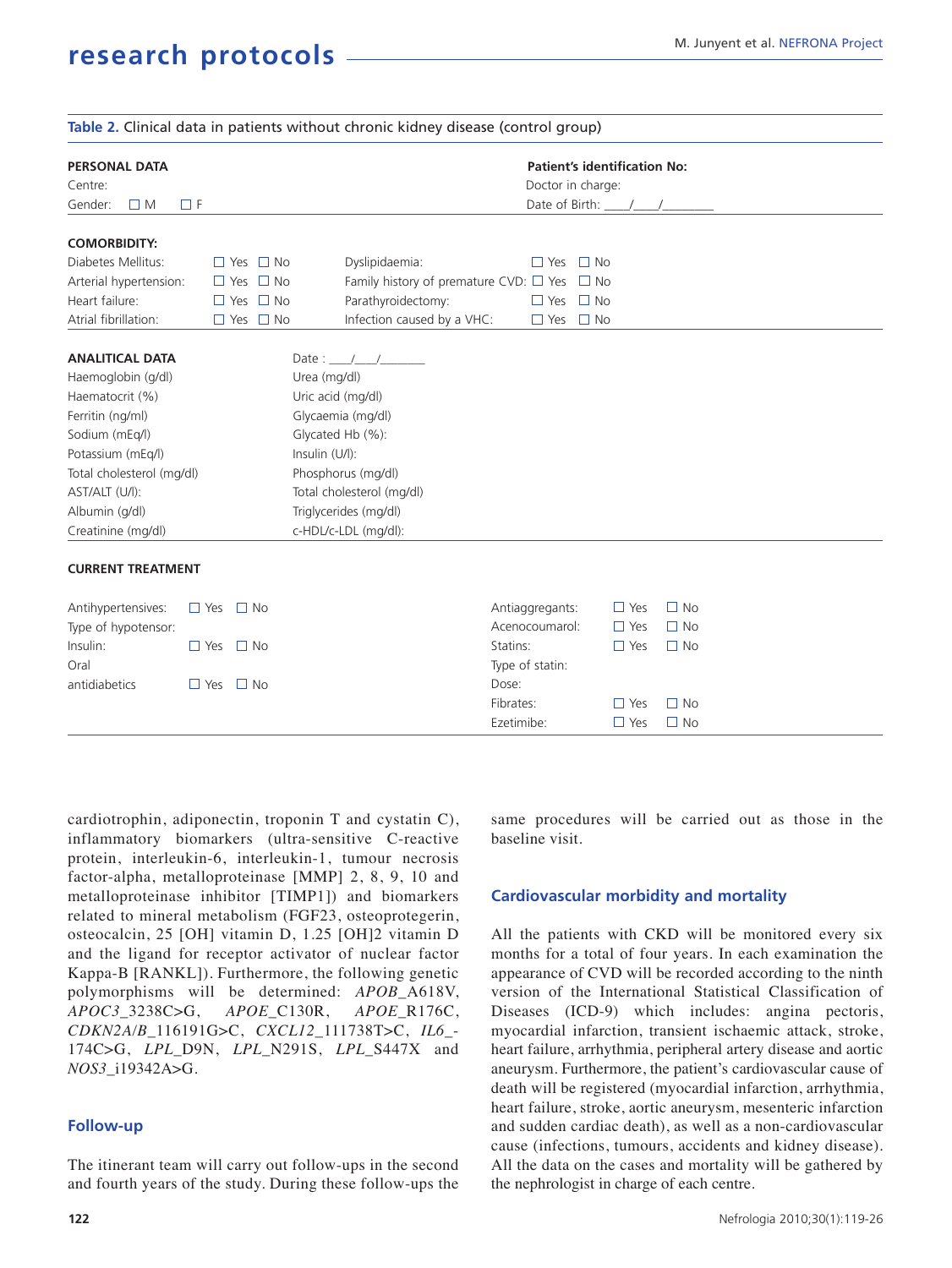#### **Carotid ultrasonography**

The ultrasound examination will be carried out using a BT09 Vivid i ultrasound device (General Electric) with an 8L-RS/13-6MHz linear transducer. The area of the carotid artery will be evaluated with the previously described protocol.<sup>19</sup> The itinerant team will examine three predetermined segments of the arteries from both sides: common carotid artery (1cm proximal to the carotid bifurcation), bifurcation (1 to 2cm) and internal carotid artery (1cm distal to the bifurcation). The blood vessels will be studied using realtime ultrasonography and colour Doppler sonography through longitudinal and transversal sections, with a 45º rotation of the head towards the patient's contralateral side and with the neck in a neutral anteroposterior position. The IMT and the atheroma plaques will be evaluated in each study. The IMT, defined as the existing distance between the lumen-intima interface of the carotid artery and the mediaadventitia interface of the distal wall, will be determined in the three areas described. The plaques will be defined as the IMT focal-thickening with a height of > 1.2mm or more than 50% of the adjacent IMT. To identify them in the entire accessible carotid area, type B longitudinal and transversal sections will be carried out, followed by an examination with colour Doppler sonography, adjusting the technical parameters (gain, repetition frequency of pulses and range of speeds) to the existing speeds in the blood vessel. The reading process will be centralised, and two independent observers who are unfamiliar with the participants' clinical characteristics will carry out the readings. For this reason, the GE EchoPAC equipment will be used with the IMT QIMT® automatic measurement software.

#### **Ankle-Arm Index (AAI)**

We will use a MD2 Huntleigh vascular Doppler probe with an 8MHz transducer and a cuff to manually measure blood pressure. The determination of the blood pressure will be carried out in the brachial artery of both arms and feet, ordinarily in the posterior tibial artery and the dorsalis pedis artery. To calculate the ankle-arm index (AAI), we will use either the highest brachial blood pressure measurement or the one closest to the time at which the malleolar pressure is taken.

#### **Classification of atherosclerosis**

Except for the values obtained from the carotid ultrasonography and the AAI, we will classify the differences of atherosclerosis in four stages (figure 1):



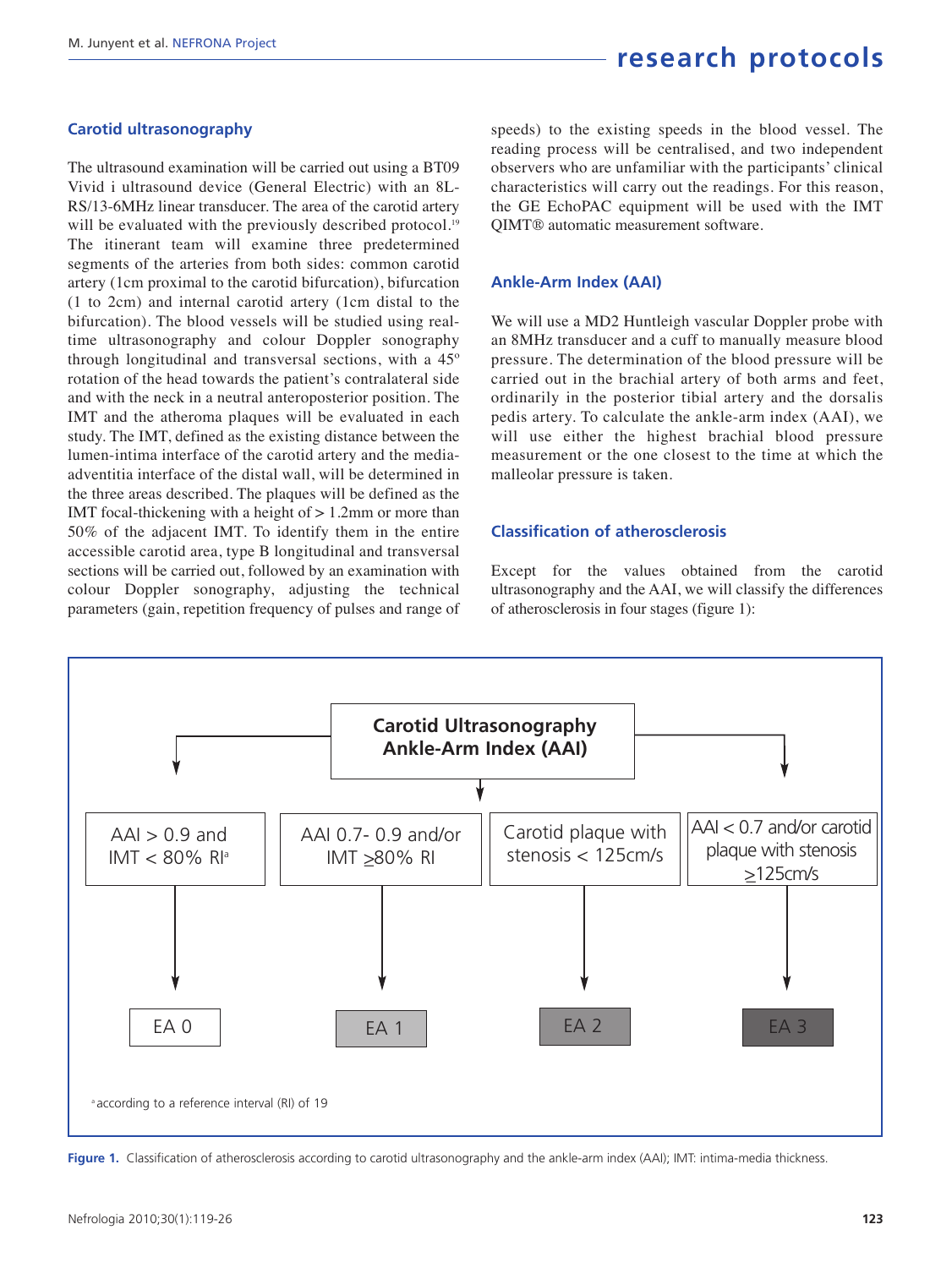Stage 0: subjects with  $AAI > 0.9$  and carotid IMT < 80% according to the reference interval (RI).19

Stage 1: AAI between 0.7 and 0.9 and/or carotid IMT  $\geq 80\%$ according to the RI.

Stage 2: carotid plaque with stenosis < 125cm/s.

Stage 3: AAI  $\lt$  0.7 and/or carotid plaque with stenosis  $>125cm/s$ .

#### **Femoral ultrasonography**

Ultrasonography of the femoral arteries will be carried out in order to identify the presence of atheroma plaques and calcifications in the vascular wall. It is expected that through this transversal study the common femoral artery (1cm proximal to the bifurcation), the femoral superficial artery (1cm distal to the bifurcation) and the presence of atheroma plaques will be identified anatomically.

#### **Brachial ultrasonography**

Brachial ultrasonography will be carried out where possible, in the extremity without vascular access. A longitudinal incision will be made in order to identify the presence of atheroma plaques, as well as the presence and localisation of calcium in the vascular wall.

### **Calcium Scoring**

We will define calcium scoring as the presence/absence in each of the areas studied (carotid, femoral and brachial) and in all the areas examined (common carotid artery, bifurcation and internal carotid artery on both sides; common femoral artery and femoral superficial artery in both extremities and brachial artery). In accordance with the results of the ultrasonographies, we will use a scale from 0 (absence of calcifications in all the areas studied) to 11 (presence of calcium in all the areas studied). Furthermore, we will differentiate the localisation of calcium in each area studied: calcification of the intima, calcification of the media or both. The hyperechogenic plaques that produce echo shadows will be considered as vascular calcification (calcified plaques).

### **Echocardiogram**

We will use a BT09 Vivid i ultrasound device (General Electric) with a 3S-RS vector transducer. The presence of left ventricular hypertrophy (LVH), the type of LVH (concentric, eccentric or concentric remodelling) and the presence of valvular calcifications will be assessed. The reading process will be centralised, and two independent observers who are unfamiliar with the participants' clinical characteristics will carry out the readings.

#### **Size of sample**

The size of the sample of the patients with CKD has been calculated from data on the incidence rate of CVD described in this group and according to its stage.<sup>1</sup> The calculation of the sample is based on the number of cases that need to be studied to obtain the minimum amount of informed consents to justify the results of the multivariate model for 15 variables. Certain errors I and II of 5% and 10%, respectively, have been assumed, as well as a 25% accumulated percentage of follow-up losses. It is expected that a total of 2,661 patients will be included, distributed in the following stages: 1,325 (stage 3), 713 (stages 4 and 5) and 623 in dialysis. Furthermore, 843 subjects without kidney disease (control group) will be included. The main objective of the control group is to detect important differences in the presence of plaques between kidney patients in each stage of the kidney disease and the subjects without kidney disease (data pending publication).

### **Statistical analysis**

The data will be introduced in a database designed for this purpose and will be analysed using the SPSS v.17.0 statistical software. The absolute frequencies and the percentages with the qualitative variables will be presented, as well as the mean and the standard deviation for the quantitative variables that follow a normal distribution and average distribution and percentiles of 5 and 95 for the continuous variables that do not follow a normal distribution. The  $\chi^2$  and the ANOVA tests will be carried out in order to study the comparisons between qualitative variables and/or quantitative variables, respectively. In the event where it is impossible to assume the normality of the distribution, we will apply the non-parametric Mann-Whitney U test or the Kruskal-Wallis test. The relationship between quantitative variables will be analysed using the calculation of Pearson's rank correlation coefficient, or that of Spearman, according to their distribution. Concerning the association between the IMT or AAI values with the classic risk factors, multiple linear regression models will be used. The variables regarding risk factors will undergo adequate transformation so as to comply with the suppositions required by the linear regression technique, particularly when a non-linear relationship exists between the variables. With a view to the selection of the final model, the possible multicollinearity will be avoided by using a step-by-step algorithm for selection. The presence of plaques will be analysed using a logistic regression model. Furthermore, an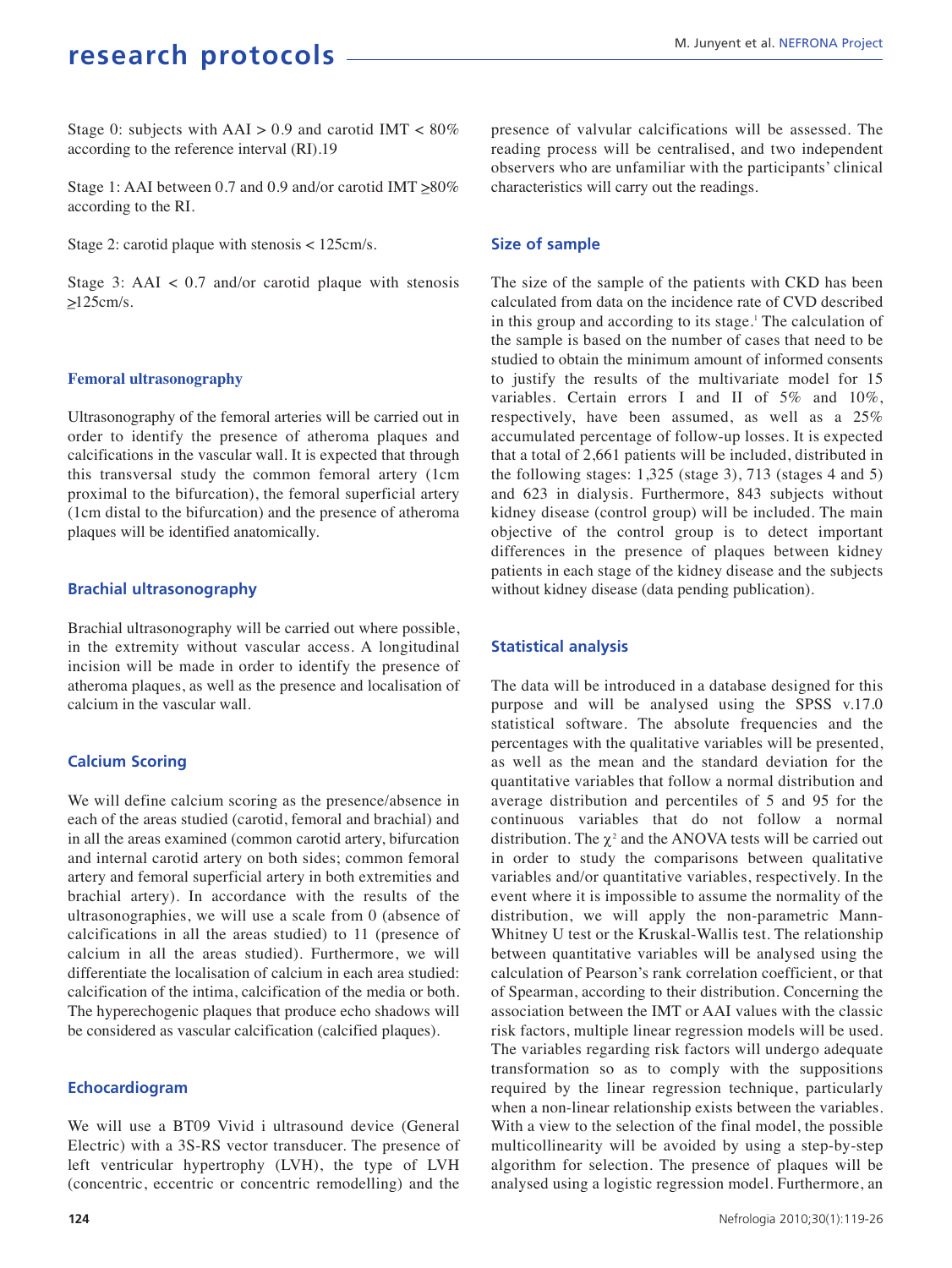analysis will be carried out on whether there are any differences between the control group and the CKD group in the variables that predict atheroma plaques by means of a separate estimation of the odds ratio. The longitudinal study will analyse the incidence rate of CVD, the cardiovascular mortality rate and mortality caused by other reasons, according to the parameters of the imaging techniques and the biomarkers studied, using the Cox regression model. The statistical significance will be considered as an alpha risk of 5% ( $p < 0.05$ ).

#### **DISCUSSION**

The NEFRONA project is the first prospective study that will evaluate the usefulness of imaging techniques and biomarkers in the assessment of atherosclerosis, and its positive predictive value for attacks and mortality caused by CVD, in a large sample of kidney patients (approximately 3,000) in different stages, and which is a cross-section of patients in Spain. Given the paradoxical association between the traditional risk factors and the risk of CVD in the population with CKD, it is necessary to use other diagnostic instruments, such as imaging techniques and/or biomarkers, which allow an early identification of kidney patients with a high risk of presenting with a cardiovascular attack before it takes place.

We consider that establishing the prevention of CVD, based on an early diagnosis through the observation of the arterial wall (carotid ultrasonography), the presence and localisation of calcium in the arterial wall (carotidfemoral-brachial ultrasonography) and the valve structures (echocardiogram), as well as to determine the AAI and biomarkers, will allow us to:

- 1. Understand the natural history of arterial pathology and the specific risk factors in each stage of CKD.
- 2. Evaluate the impact of all the imaging parameters on the cardiovascular morbidity and mortality rates of these patients, and to set out standardised measurement and quantification criteria.
- 3. Authorise a standardised evaluation method of atherosclerosis that will facilitate its widespread use and the extrapolation of the results to other studies.
- 4. Identify the localisation of calcium in the arterial wall through ultrasonography, which will allow for the in-depth study of the pathophysiology of arterial calcification and its inducing factors.
- 5. Identify specific biomarkers that can complete the information obtained from the imaging techniques.
- 6. Finally analysing all these parameters will allow us to construct a mathematical model for the prediction of cardiovascular risk, which is different for each stage of CKD.

As a result, this study is expected to change the paradigm of prevention of CVD in patients with CKD through the

practice of arterial ultrasonography and echocardiogram, the determination of AAI and of emerging biomarkers. These values will be very useful both for the comparison between the different stages of CKD and the subsequent comparison with the values obtained in a cohort group of patients without CKD (control group). However, to achieve the objectives set out, this project requires high statistical power and methodological rigour. We have therefore included most Spanish nephrology services in this study, and we have standardised the operation and evaluation procedures of the imaging techniques and the biomarkers through the implementation of all the imaging tests by an itinerant team, the creation of reading stations and the processing of the samples in a centralised biobank. As a result, we will construct a biobank of biological, genetic and imaging samples that are a cross-section of patients in Spain, which will be regulated by different research groups and which will allow us to carry out new analyses, including biomarkers that could be identified in the future.

#### **Acknowledgements**

This study was financed by Abbott Laboratories.

#### **REFERENCES**

- 1. Go AS, Chertow GM, Fan D, McCulloch CE, Hsu C. Chronic kidney disease and the risks of death, cardiovascular events, and hospitalization. N Engl J Med 2004;351:1296-305.
- 2. Sarnak MJ, Levey AS, Schoolwerth AC, Coresh J, Culleton B, Hamm LL, et al. Kidney disease as a risk factor for development of cardiovascular disease: a statement from the American Heart Association Councils on Kidney in Cardiovascular Disease, High Blood Pressure Research, Clinical Cardiology, and Epidemiology and Prevention. Circulation 2003;108:2154-69.
- 3. Levin NW, Handelman GJ, Coresh J, Port FK, Kaysen GA. Reverse epidemiology: a confusing, confounding, and inaccurate term. Semin Dial 2007;20:586-92.
- 4. Stenvinkel P, Carrero JJ, Axelsson J, Lindholm B, Heimbürger O, Massy Z. Emerging biomarkers for evaluating cardiovascular risk in the chronic kidney disease patient: how do new pieces fit into the uremic puzzle? Clin J Am Soc Nephrol 2008;3:505-21.
- 5. Naghavi M, Falk E, Hecht HS, Shah PK, for the SHAPE Task Force. The First SHAPE (Screening for Heart Attack Prevention and Education) Guideline. Crit Pathol Cardiol 2006;5:187-90.
- 6. Greenland P, Smith SC Jr, Grundy SM. Improving coronary heart disease risk assessment in asymptomatic people. The role of traditional risk factors and non-invasive cardiovascular tests. Circulation 2001;104:1863-7.
- 7. Riley WA. Cardiovascular risk assessment in individual patients from carotid intimal-medial thickness measurements. Curr Atheroscler Rep 2004;6:225-31.
- 8. Lorenz MW, Markus HS, Bots ML, Rosvall M, Sitzer M. Prediction of clinical cardiovascular events with carotid intima-media thickness: A systematic review and meta-analysis. Circulation 2007;115:459-67.